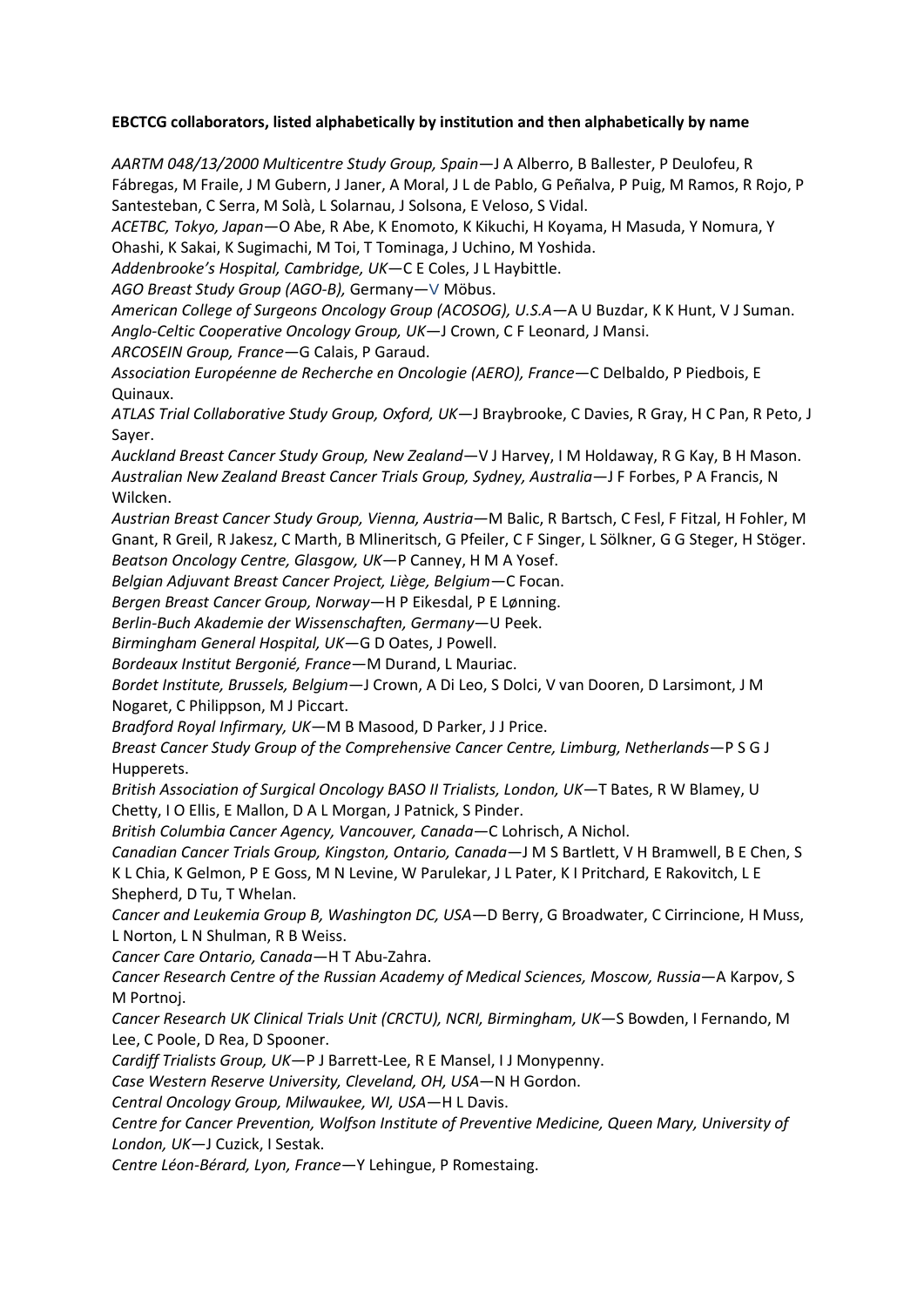*Centre Paul Lamarque, Montpellier, France*—J B Dubois.

*Centre Regional François Baclesse, Caen, France*—T Delozier, B Griffon, J Mace Lesec'h. *Centro Oncologico, Trieste, Italy*—G Mustacchi.

*Charles University in Prague, First Faculty of Medicine, Department of Oncology of the First Faculty of Medicine and General Teaching Hospital, Czech Republic*—L Petruzelka, O Pribylova. *Cheltenham General Hospital, UK*—J R Owen.

*Chemo N0 Trial Group, Germany*—N Harbeck, F Jänicke, C Meisner, M Schmitt, C Thomssen. *Chicago University, IL, USA*—P Meier.

*Chinese Academy of Medical Sciences, Beijing, People's Republic of China (in collaboration with the Oxford MRC PHRU)*—Y Shan, Y F Shao, X Wang, B Xu, D B Zhao (MRC PHRU: Z M Chen, H C Pan). *Christie Hospital and Holt Radium Institute, Manchester, UK*—A Howell, R Swindell.

*Clinical Trials Research Unit (CTRU), University of Leeds, UK—*G Booth, J Brown, J Emmerson. *Coimbra Instituto de Oncologia, Portugal*—J Albano, C F de Oliveira, H Gervásio, J Gordilho. *Cookridge Hospital, Leeds, UK—*D Dodwell.

*Copenhagen Breast Cancer Trials, Copenhagen, Denmark*—B Ejlertsen, M-B Jensen, H Mouridsen. *Dana-Farber Cancer Institute, Boston, MA, USA*—R S Gelman, J R Harris, C Henderson, C L Shapiro, E Winer.

*Danish Breast Cancer Cooperative Group, Copenhagen, Denmark*— P Christiansen, B Ejlertsen, M Ewertz, M-B Jensen, H T Mouridsen.

*Düsseldorf University, Germany*—T Fehm, H J Trampisch.

*Dutch Breast Cancer Trialists' Group (BOOG)—* E van Leeuwen-Stok, S Linn, P Peer, E J Rutgers, V Tjan-Heijnen, A G J van Rossum, E van Werkhoven, S Vliek.

*Dutch Working Party for Autologous Bone Marrow Transplant in Solid Tumours, Amsterdam & Groningen, Netherlands*—O Dalesio, E G E de Vries, S Rodenhuis, H van Tinteren .

*Eastern Cooperative Oncology Group, Boston, MA, USA*—R L Comis, N E Davidson, R Gray, N Robert, G Sledge, L J Solin, J A Sparano, D C Tormey, W Wood.

*Edinburgh Breast Unit, UK*—D Cameron, U Chetty, J M Dixon, P Forrest, W Jack, I Kunkler. *Elim Hospital, Hamburg, Germany*—J Rossbach.

*Erasmus MC/Daniel den Hoed Cancer Center, Rotterdam, Netherlands*—J G M Klijn, A D Treurniet-Donker, W L J van Putten.

*European Cooperative Trial in Operable Breast Cancer (ECTO)*—W Eiermann, L Gianni, P Valagussa. *European Institute of Oncology, Milan, Italy*—V Galimberti, N Rotmensz, U Veronesi, G Viale. *European Organization for Research and Treatment of Cancer, Brussels, Belgium*—H Bartelink, N

Bijker, J Bogaerts, H Bonnefoi, F Cardoso, T Cufer, J P Julien, C Poncet, P M Poortmans, E Rutgers, C J H van de Velde.

*Evanston Hospital, IL, USA*—M P Cunningham.

*Finnish Breast Cancer Group, Finland*—R Huovinen, H Joensuu.

*Fondazione Maugeri Pavia, Italy*—A Costa.

*Fondazione Michelangelo, Milan, Italy*—G Bonadonna, L Gianni, P Valagussa.

*Fox Chase Cancer Center, Philadelphia, PA, USA*—L J Goldstein.

*French Adjuvant Study Group (GFEA), Guyancourt, France*—J Bonneterre, P Fargeot, P Fumoleau, P Kerbrat, E Luporsi, M Namer.

*Fudan University Shanghai Cancer Center, Shanghai, China—*Z M Shao, K D Yu.

*GEICAM, Spanish Breast Cancer Group, Spain*—E Carrasco, M Martin, M A Segui.

*German Adjuvant Breast Group (GABG), Frankfurt, Germany*—W Eiermann, J Hilfrich, W Jonat, M Kaufmann, R Kreienberg, M Schumacher.

*German Breast Cancer Study Group (BMFT), Freiburg, Germany*—G Bastert, H Rauschecker, R Sauer, W Sauerbrei, A Schauer, M Schumacher.

*German Breast Group (GBG), Neu-Isenburg, Germany*—J U Blohmer, S D Costa, H Eidtmann, B Gerber, C Jackisch, S Kümmel, S Loibl, V Nekljudova, G von Minckwitz.

*Ghent University Hospital, Belgium*—A de Schryver, L Vakaet.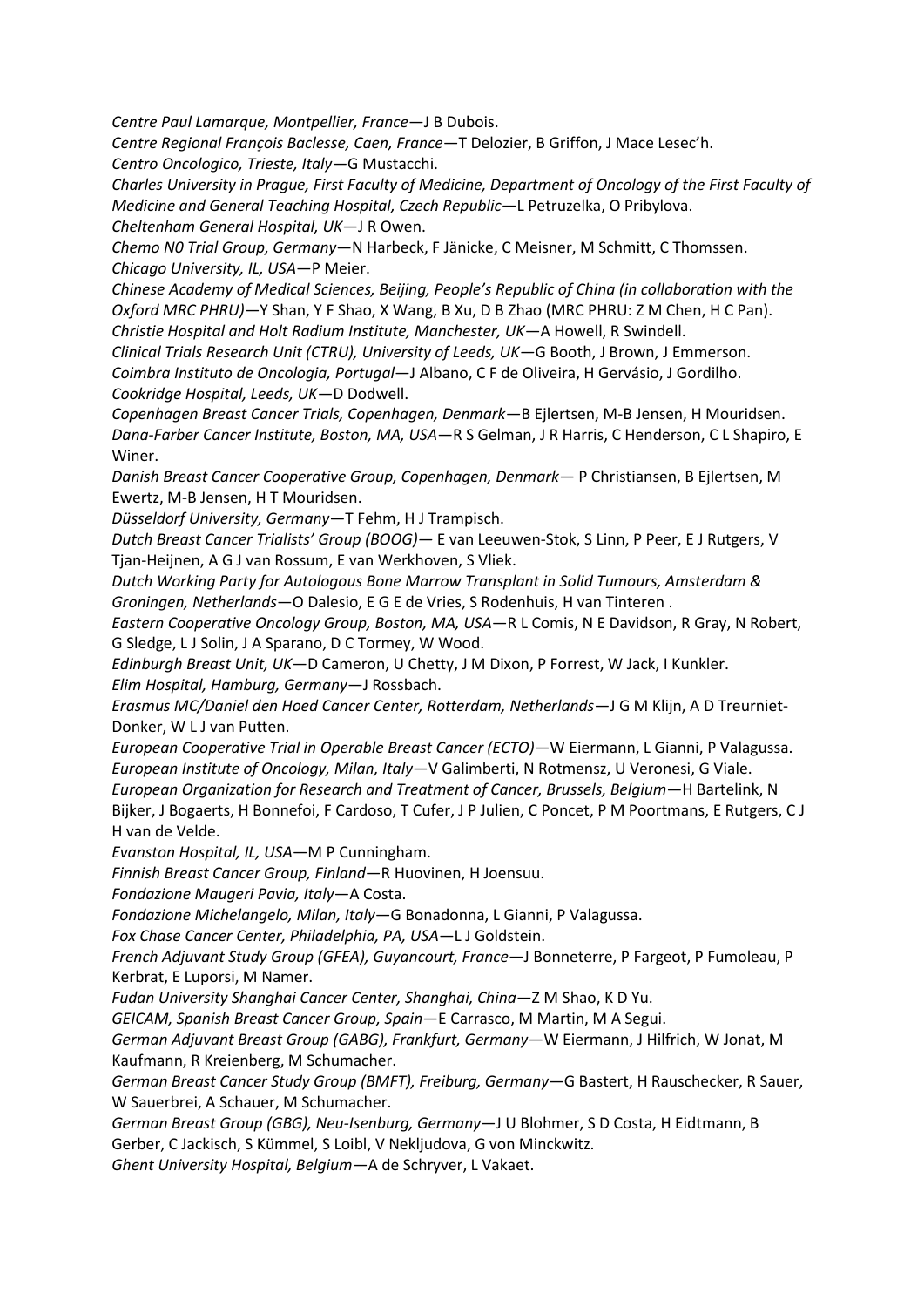*GIVIO Interdisciplinary Group for Cancer Care Evaluation, Chieti, Italy*—M Belfiglio, A Nicolucci, F Pellegrini, M C Pirozzoli, M Sacco, M Valentini.

*Glasgow Victoria Infirmary, UK*—C S McArdle, D C Smith, S Stallard.

*Groote Schuur Hospital, Cape Town, South Africa*—D M Dent, C A Gudgeon, A Hacking, E Murray, E Panieri, ID Werner.

*Gruppo Interdisciplinare Veneto di Oncologia Mammaria (GIVOM), Italy*—G L De Salvo, P Del Bianco, G Zavagno.

*Grupo Oncológico Cooperativo del Sur (GOCS), Argentina—*B Leone, C T Vallejo, A Zwenger.

*Gruppo Oncologico Clinico Cooperativo del Nord Est, Aviano, Italy*—E Galligioni.

*Gruppo Oncologico Dell'Italia Meridionale (GOIM), Rome, Italy*—M Lopez.

*Guadalajara Hospital de 20 Noviembre, Mexico*—A Erazo, J Y Medina.

*Gunma University, Japan*—J Horiguchi, H Takei.

*Guy's Hospital, London, UK*—I S Fentiman, J L Hayward, R D Rubens, D Skilton.

*Heidelberg University I, Germany*—H Scheurlen.

*Heidelberg University II, Germany*—M Kaufmann, H C Sohn.

*Helios Klinikum Berlin-Buch, Germany*—M Untch.

*Hellenic Breast Surgeons Society, Greece*—U Dafni, C Markopoulos.

*Hellenic Cooperative Oncology Group, Athens, Greece*—G Fountzilas, G-A Koliou.

*Hellenic Oncology Research Group, Greece*—D Mavroudis.

*Helsinki Deaconess Medical Centre, Finland*—P Klefstrom.

*Helsinki University, Finland*—C Blomqvist, T Saarto.

*Herceptin-Adjuvant (HERA)/Breast International Group (BIG)*—D Cameron, E de Azambuja, R Gelber, M Piccart, M Regan.

*Hospital del Mar, Barcelona, Spain*—M Gallen.

*Humanitas Cancer Center, Milan, Italy*—G Canavese, C Tinterri.

*Innsbruck University, Austria*—R Margreiter.

*Institut Claudius Regaud, Toulouse, France*—B de Lafontan, J Mihura, H Roché.

*Institut Curie, Paris, France*—B Asselain, R J Salmon, J R Vilcoq.

*Institut Curie - Hôpital René Huguenin, Paris, St Cloud, France*—E Brain, B de La Lande, E Mouret-Fourme.

*Institut Gustave-Roussy, Paris, France*—F André, R Arriagada, S Delaloge, C Hill, S Koscielny,S Michiels, P Pélissier, C Rubino.

*Institute of Cancer Research Clinical Trials and Statistics Unit (ICR-CTSU, NCRI), UK*—R A'Hern, J Bliss, P Ellis, L Kilburn, J R Yarnold.

*Instituto de Investigación Sanitaria Gregorio Marañón, Universidad Complutense, GEICAM, CIBERONC, Madrid, Spain*—M Martin.

*Instituto Nacional de Cancer, Brazil—*J Bines, R M B Sarmento.

*Integraal Kankercentrum, Amsterdam, Netherlands*—J Benraadt, M Kooi, A O van de Velde, J A van Dongen, J B Vermorken.

*International Atomic Energy Agency (IAEA), Vienna, Austria—*G W Jones, E Rosenblatt, E Zubizarreta. *International Breast Cancer Study Group (IBCSG), Bern, Switzerland*—M Castiglione, A Coates, M Colleoni, J Collins, J Forbes, R D Gelber, A Goldhirsch, J Lindtner, O Pagani, K N Price, M M Regan, C M Rudenstam, H J Senn, B Thuerlimann.

*International Collaborative Cancer Group, London, UK*—J M Bliss, C E D Chilvers, R C Coombes, M Espie, E Hall, L Kilburn, M Marty.

*International Drug Development Institute, Louvain-la-Neuve, Belgium*—M Buyse.

*International TABLE Study Group, Berlin, Germany*—K Possinger, P Schmid, M Untch, D Wallwiener. *ISD Cancer Clinical Trials Team (incorporating the former Scottish Cancer Therapy Network), Edinburgh, UK*—L Foster, W D George, H J Stewart, P Stroner.

*Israel NSABC, Tel Aviv, Israel*—R Borovik, H Hayat, M J Inbar, T Peretz, E Robinson.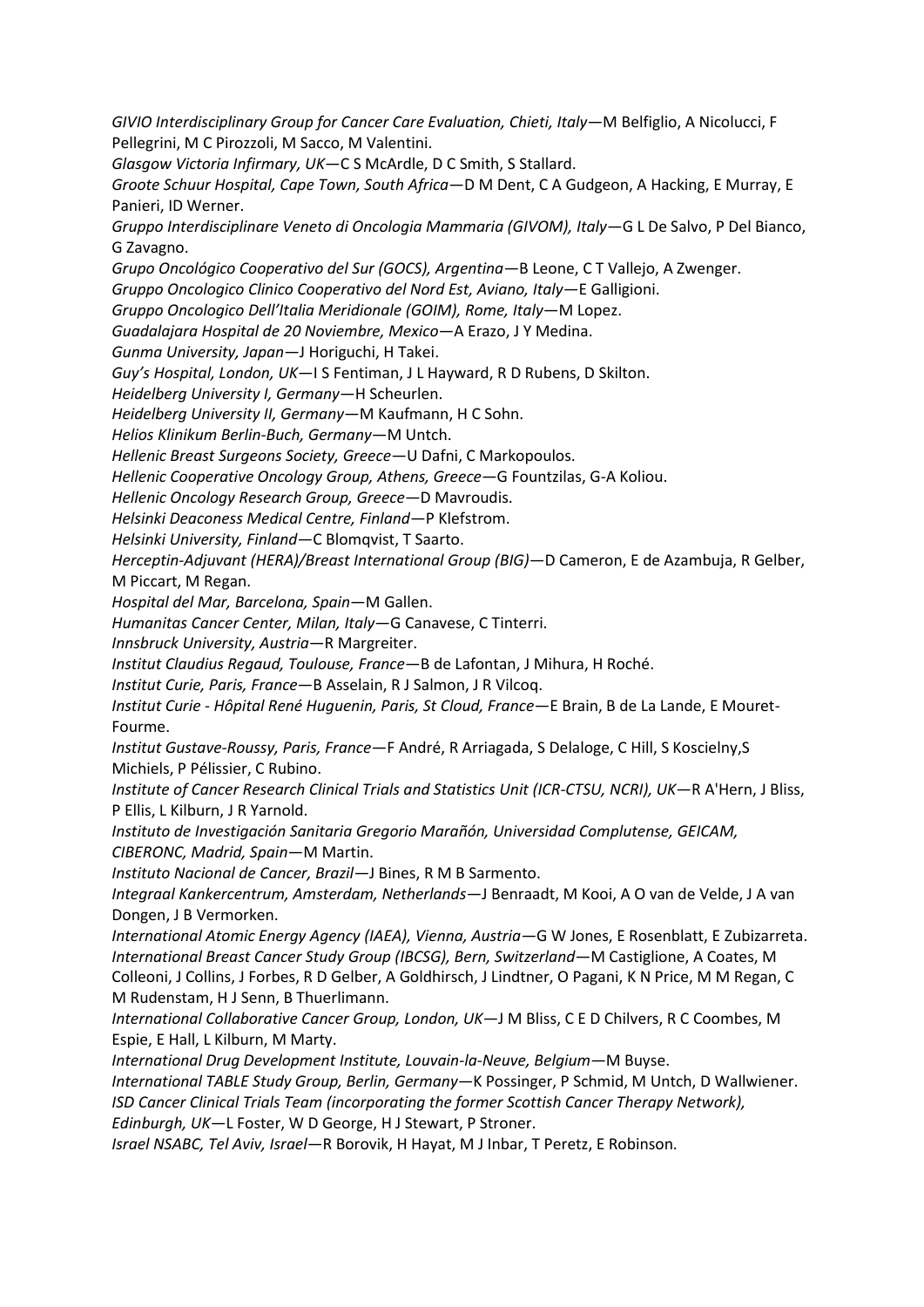*Istituto Nazionale per lo Studio e la Cura dei Tumori, Milan, Italy*—G Bonadonna, C Brambilla, T Camerini, F Formelli, G Martelli, M G Di Mauro, A Rossi, P Valagussa.

*Istituto Nazionale Tumori IRCCS Fondazione Pascale, Napoli, Italy—*C Gallo, F Perrone. *Istituto Scientifico Romagnolo per lo Studio e la Cura dei Tumori, Meldola, Italy—*D Amadori, F Boccardo, O Nanni, A Rubagotti, E Scarpi.

*Italian Cooperative Chemo-Radio-Surgical Group, Bologna, Italy*—A Martoni, F Pannuti. *Italian Oncology Group for Clinical Research (GOIRC), Parma, Italy*— R Camisa, A Musolino, R Passalacqua.

*Japan Breast Cancer Research Group (JBCRG), Japan—*H Masuda, M Toi, T Ueno.

*Japan Clinical Oncology Group–Breast Cancer Study Group, Japan*—H Iwata, T Shien.

Japanese Foundation for Multidisciplinary Treatment of Cancer, Tokyo, Japan-O Abe, T Ikeda, K Inokuchi, K Kikuchi, K Sawa.

*Kanagawa Breast Oncology Group, Japan—*T Ishikawa, K Narui.

*Kawasaki Medical School, Japan*—H Sonoo.

*Klinikum Bayreuth, Germany—*M Sadoon, A H Tulusan.

*Kobe Breast Cancer Oncology Group, Japan—*N Kohno, K Matsumoto, M Miyashita, S Takao.

*Korean Breast Cancer Study Group (KBCSG), Korea—*H A Kim, W C Noh.

*Korean Cancer Study Group (KCSG), Seoul, South Korea*—J.-H Ahn, K H Jung.

*Krakow Institute of Oncology, Poland*—S Korzeniowski, J Skolyszewski.

*Kumamoto University Group, Japan*—M Ogawa, J Yamashita.

*Leiden University Medical Center, Netherlands*—E Bastiaannet, G J Liefers, C J H van de Velde.

*Leuven Akademisch Ziekenhuis, Gasthuisberg, Belgium*—R Christiaens, P Neven, R Paridaens, W Van den Bogaert.

*Ludwig-Maximilians University, Munich, Germany*—S Braun, H Sommer.

*Marseille Laboratoire de Cancérologie Biologique APM, France*—P Martin, S Romain.

*Medical University Vienna – General Hospital - Department of Obstetrics and Gynaecology and* 

*Department of Medicine I, Vienna, Austria*—M Janauer, M Seifert, P Sevelda, C C Zielinski.

*Memorial Sloan-Kettering Cancer Center, New York, NY, USA*—T Hakes, C A Hudis, L Norton, R Wittes.

*Metaxas Memorial Cancer Hospital, Athens, Greece*—P Foroglou, G Giokas, D Kondylis, B Lissaios (deceased).

*Mexican National Medical Center, Mexico City, Mexico*—R de la Huerta, M G Sainz.

*Multicentre Group, Germany—*S Kümmel, M Reinisch.

*National Cancer Center, Goyang, South Korea*—K S Lee, B -H Nam, J Ro.

*National Cancer Institute, Bethesda, MD, USA—*K Camphausen, D Danforth, A Lichter, M Lippman, D Smart, S Steinberg.

*National Cancer Institute, Naples, Italy—*A de Matteis, F Perrone.

*National Cancer Institute of Bari, Italy*—C D'Amico, M Lioce, A Paradiso.

*National Kyushu Cancer Center, Japan*—Y Nomura, S Ohno.

*National Surgical Adjuvant Breast and Bowel Project (NSABP), Pittsburgh, PA, USA*—S Anderson, H Bandos, A Brown (deceased), J Bryant (deceased), R Cecchini, J Costantino, J Dignam, B Fisher, C Geyer, E P Mamounas, S Paik, C Redmond, E Romond, S Swain, G Tang, M A Torres, L Wickerham, N Wolmark, G Yothers.

*National Surgical Adjuvant Study Group (N-SAS-BC), Japan*—T Aihara, Y Hozumi, Y Nomura. *Neo-tAnGo Trial Group, UK—*H Earl, L Hiller, A -L Vallier.

*Nolvadex Adjuvant Trial Organisation, London, UK*—M Baum, I M Jackson (deceased), M K Palmer. *North Central Cancer Treatment Group (NCCTG), Mayo Clinic, Rochester, MN, USA*—A Moreno-Aspitia, J N Ingle, E Perez, V J Suman.

*North Sweden Breast Cancer Group, Umeå, Sweden*—A Andresson, N O Bengtsson, H Jonsson, M Sund.

*North-West Oncology Group (GONO), Italy*—L Del Mastro, M Venturini.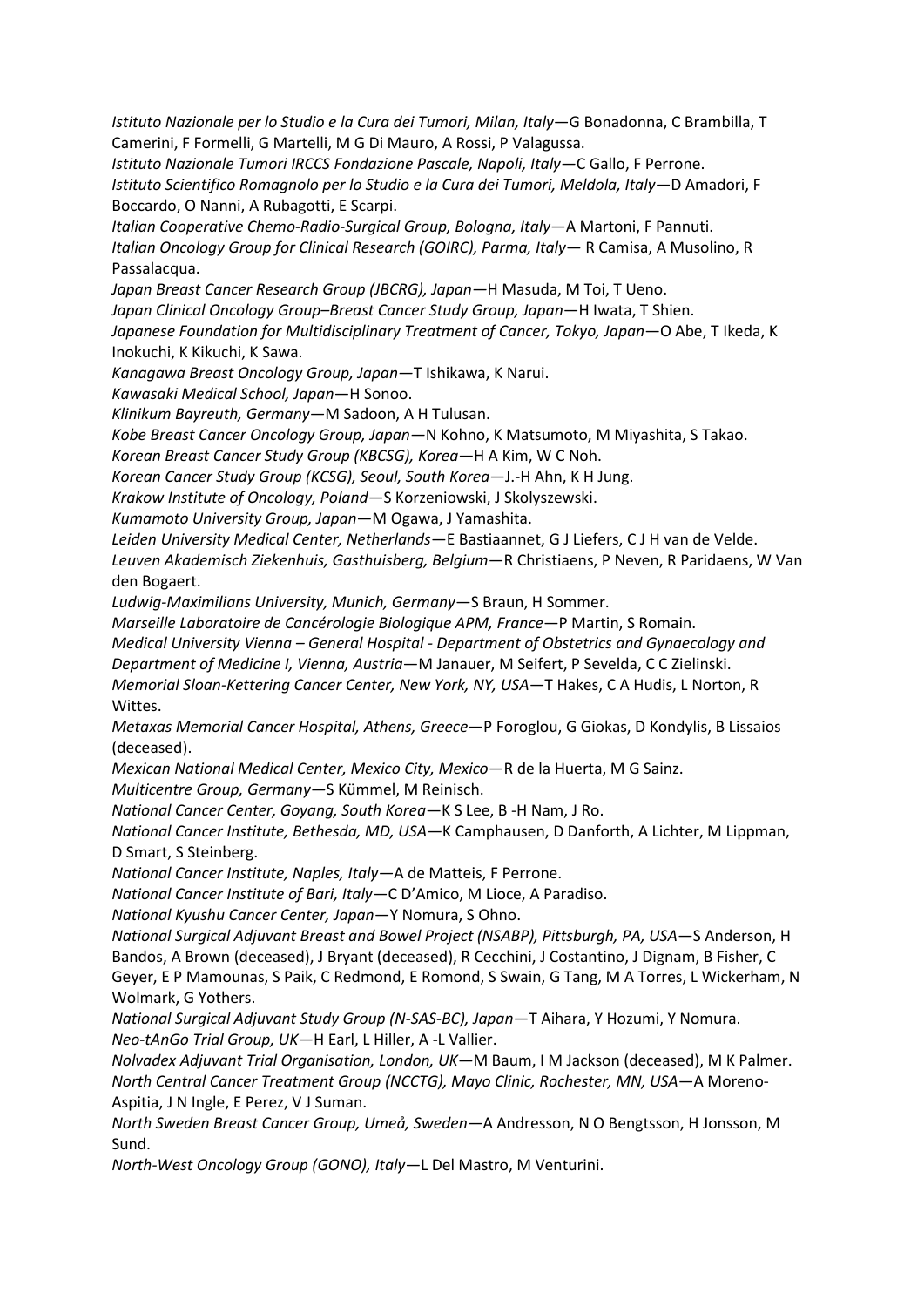*North-Western British Surgeons, Manchester, UK*—J P Lythgoe, R Swindell.

*Northwick Park Hospital, London, UK*—M Kissin.

*Norwegian Breast Cancer Group, Oslo, Norway*—B Erikstein, E Hannisdal, A B Jacobsen, K V Reinertsen, J E Varhaug.

*Norwegian Radium Hospital, Oslo, Norway*—B Erikstein, S Gundersen, M Hauer-Jensen, H Høst, A B Jacobsen, R Nissen-Meyer.

*Nottingham City Hospital, UK*—R W Blamey, A K Mitchell, D A L Morgan, J F R Robertson. *Nuffield Department of Population Health (NDPH), Oxford, UK (ie, members of the Oxford-based EBCTCG Secretariat)*—C Boddington, R Bradley, J Braybrooke, J A Burrett, M Clarke, D Cutter, C Davies, L Davies, D Dodwell, F Duane, V Evans, L Gettins, J Godwin, R Gray, R Hills, S James, A Kerr, H Liu, Z Liu, E MacKinnon, G Mannu, P McGale, T McHugh, P Morris, H C Pan, R Peto, S Read, C Taylor, Y Wang, Z Wang.

*Oita Prefectural Hospital, Japan*—H Ueo.

*Oncofrance, Paris, France*—M Di Palma, G Mathé (deceased), J L Misset.

*Ontario Clinical Oncology Group, Hamilton, Canada*—M Levine, K I Pritchard, T Whelan.

*Osaka City University, Japan*—K Morimoto.

*Osaka National Hospital, Japan*—K Sawa, Y Takatsuka.

*Ospedale Policlinico San Martino, Genova, Italy—*D Bedognetti**,** C Bighin, P Bruzzi, L Del Mastro, B Dozin, S Pastorino, P Pronzato, M R Sertoli.

*Oxford University Hospitals NHS Foundation Trust, Churchill Hospital, Oxford, UK*—E Crossley, A Harris, D Talbot, M Taylor.

*PACS Study Group, France—* S Delaloge, T Delozier, J Lemonnier, A -L Martin, H Roché, M Spielmann. *Parma Hospital, Italy*—G Cocconi, B di Blasio.

*Petrov Research Institute of Oncology, St Petersburg, Russia*—V Ivanov, R Paltuev, V Semiglazov. *Piedmont Oncology Association, Winston-Salem, NC, USA*—J Brockschmidt, M R Cooper.

*Pretoria University, South Africa*—C I Falkson.

*ProBONE study group, Marburg, Germany—*P Hadji.

*Royal Marsden NHS Trust, London and Sutton, UK*—R A'Hern, M Dowsett, A Makris, M Parton, K Pennert, T J Powles, I E Smith, J R Yarnold.

*SABRE trial group (international)—G Clack, C Van Poznak.*

*St George Hospital, Sydney, Australia*—L Browne, P Graham.

*St George's Hospital, London, UK*—J C Gazet.

*St Luke's Hospital, Dublin, Ireland*—N Corcoran.

*Sardinia Oncology Hospital A Businico, Cagliari, Sardinia*—N Deshpande, L di Martino.

*Samuel Oschin Comprehensive Cancer Center, Los Angeles, USA—*A E Giuliano.

*SASIB International Trialists, Cape Town, South Africa*—P Douglas, A Hacking, H Høst, A Lindtner, G Notter.

*Saskatchewan Cancer Foundation, Regina, Canada*—A J S Bryant, G H Ewing, L A Firth, J L Krushen-Kosloski.

*Scandinavian Adjuvant Chemotherapy Study Group, Oslo, Norway*—R Nissen-Meyer.

*Shanghai Jiao Tong University School of Medicine, China—*X Chen, K Shen.

*South Sweden Breast Cancer Group, Lund, Sweden*—H Anderson, F Killander, P Malmström, L Rydén. *South-East Sweden Breast Cancer Group, Linköping, Sweden*—L-G Arnesson, J Carstensen, M

Dufmats, H Fohlin, B Nordenskjöld, M Söderberg, M Sundqvist.

*South-Eastern Cancer Study Group and Alabama Breast Cancer Project, Birmingham, AL, USA*—J T Carpenter.

*Southampton Oncology Centre, UK*—R I Cutress, G T Royle, P D Simmonds.

*Southwest Oncology Group, San Antonio, TX, USA*—K Albain, W Barlow, G T Budd, J Gralow, D Hayes, G Hortobagyi, R Jagsi, S Martino, L Pusztai, P Sharma, A Thompson.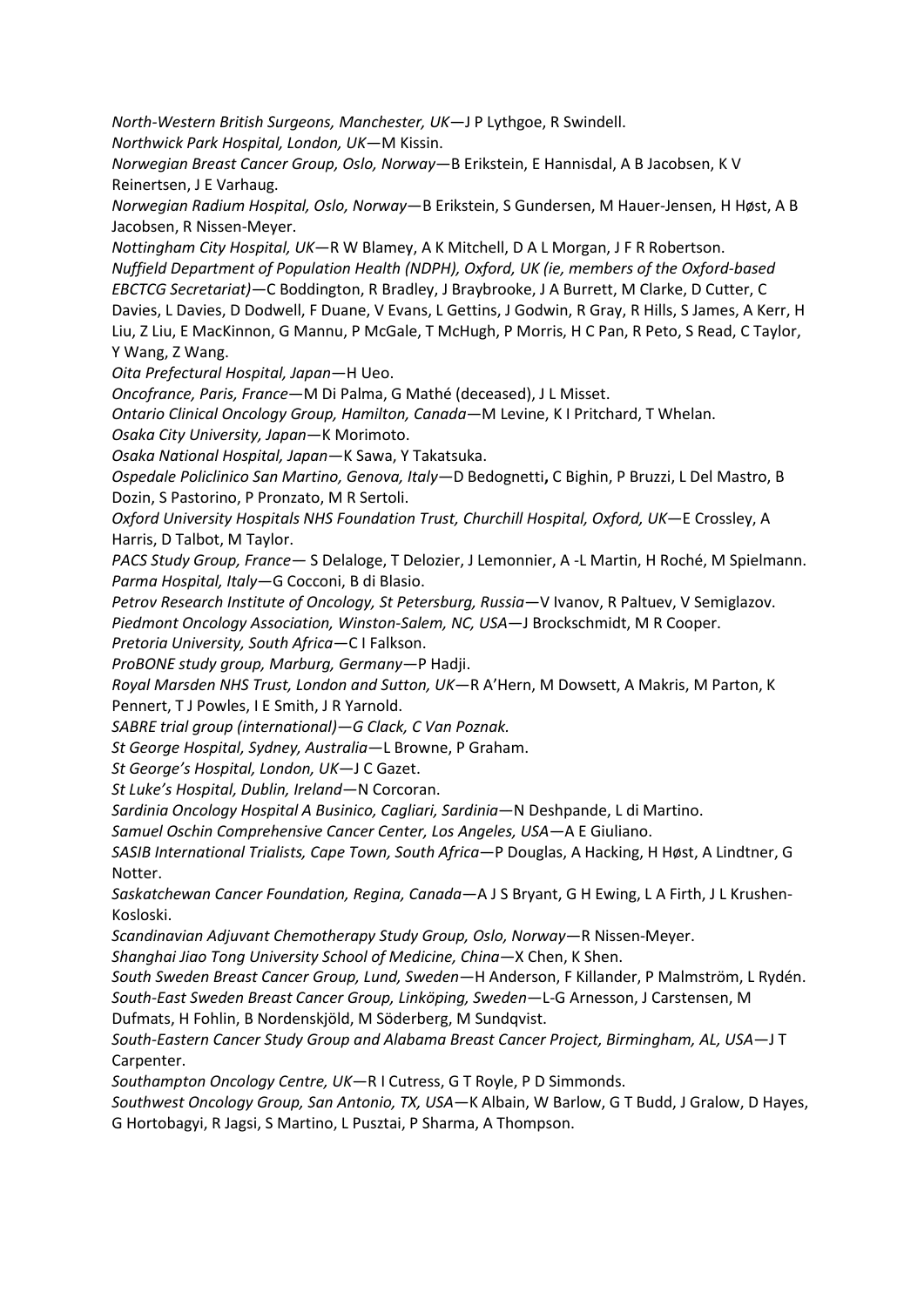*Stockholm Breast Cancer Study Group, Sweden*—J Bergh, T Bondesson, F Celebioglu, K Dahlberg, T Fornander, I Fredriksson, J Frisell, E Göransson, M Iiristo, U Johansson, E Lenner, L Löfgren, P Nikolaidis, L Perbeck, S Rotstein, K Sandelin, L Skoog, G Svane, E af Trampe, C Wadström. *SUCCESS Study Group, Germany*—T Friedl, W Janni, H Sommer.

*SweBCG 91 RT trial group, Sweden—P-O Bendahl, E Holmberg, P Karlsson, F Killander, E Nimeus. Swiss Group for Clinical Cancer Research (SAKK), Bern, and OSAKO, St Gallen, Switzerland*—M Castiglione, A Goldhirsch, R Maibach, H J Senn, B Thürlimann.

*Tamoxifen Exemestrane Adjuvant Multinational (TEAM) trial*—J M S Bartlett, E Bastiaannet, P Hadji, Y Hozumi, D Rea, C J H van de Velde.

*TACT Trial Group, London, UK—*P Barrett-Lee, J M Bliss, P Ellis, L Kilburn.

*Tampere University Hospital, Finland*—K Holli, K Rouhento.

*Tel Aviv Sourasky Medical Center, Sackler School of Medicine, Tel Aviv University, Israel*—T Safra. *Tel Aviv University, Israel*—H Brenner, A Hercbergs.

*Texas Oncology-Baylor Charles A. Sammons Cancer Center, US Oncology Network, Dallas, TX, USA—*J L Blum.

*Tokyo Cancer Institute Hospital, Japan*—M Yoshimoto.

*Toronto-Edmonton Breast Cancer Study Group, Canada*—A H G Paterson, K I Pritchard.

*Toronto Princess Margaret Hospital, Canada*—A Fyles, J W Meakin, T Panzarella, K I Pritchard.

*TRIO (formerly Breast Cancer International Research Group, BCIRG)*—V Bee, J Crown, H Fung, J Mackey, M Martin, M Press, D Slamon.

*Tunis Institut Salah Azaiz, Tunisia*—J Bahi.

*UCBG, French Breast Cancer Intergroup UNICANCER, France—*S Delaloge, W Jacot, J Lemonnier, A L Martin, M Spielmann.

*UK Multicentre Cancer Chemotherapy Study Group, London, UK*—M Reid, M Spittle.

*UK/ANZ DCIS Trial*—H Bishop, N J Bundred, J Cuzick, I O Ellis, I S Fentiman, J F Forbes, S Forsyth, W D George, S E Pinder, I Sestak.

*UK/Asia Collaborative Breast Cancer Group, London, UK*—G P Deutsch, R Gray, D L W Kwong, V R Pai, R Peto, F Senanayake.

*Universitätsklinikum Ulm, Germany—*T Friedl, W Janni.

*University and Istituto Nazionale per la Ricerca sul Cancro, Genoa, Italy on behalf of GROCTA trialists*—F Boccardo, A Rubagotti.

*University College London, UK*—M Baum, S Forsyth, A Hackshaw, J Houghton, J Ledermann, K Monson, JS Tobias.

*University Federico II, Naples, Italy*—C Carlomagno, M De Laurentiis, S De Placido.

*University Hospitals, Leuven and St-Augustinus Hospital, Wilrijk, Belgium—*H Wildiers.

*University of Hull and Lincoln County Hospital, UK—*O Eremin, L G Walker.

*University Medical Center Schleswig-Holstein, Campus Kiel, Germany*—C Schem.

*University of Edinburgh, UK*—L Williams.

*University of Leeds, UK*—R Bell, D Cameron, R E Coleman, D Dodwell, S Hinsley, H C Marshall. *University of Michigan, USA*—D Hayes, L J Pierce.

*University of Padua, Padova, Italy*—S M M Basso, F Lumachi.

*University of Saarland, Germany—*E Solomayer.

*University of Sheffield, UK*—R E Coleman, J M Horsman, J Lester, M C Winter.

*University of Texas MD Anderson Cancer Center, Houston, TX, USA*—A U Buzdar, L Hsu.

*University of West Indies, Jamaica and Bahamas*—G W Jones.

*University of Wisconsin, USA*—R R Love.

*Uppsala-Örebro Breast Cancer Study Group, Sweden*—J Ahlgren, H Garmo, L Holmberg, G Liljegren, H Lindman, F Wärnberg.

*U.S. Oncology, Houston, USA*—L Asmar, S E Jones, J O'Shaughnessy.

*Warwick Clinical Trials Unit, University of Warwick, UK*—J Dunn, H Earl, L Hiller.

*Washington University, St Louis, Missouri, USA*—R Aft.